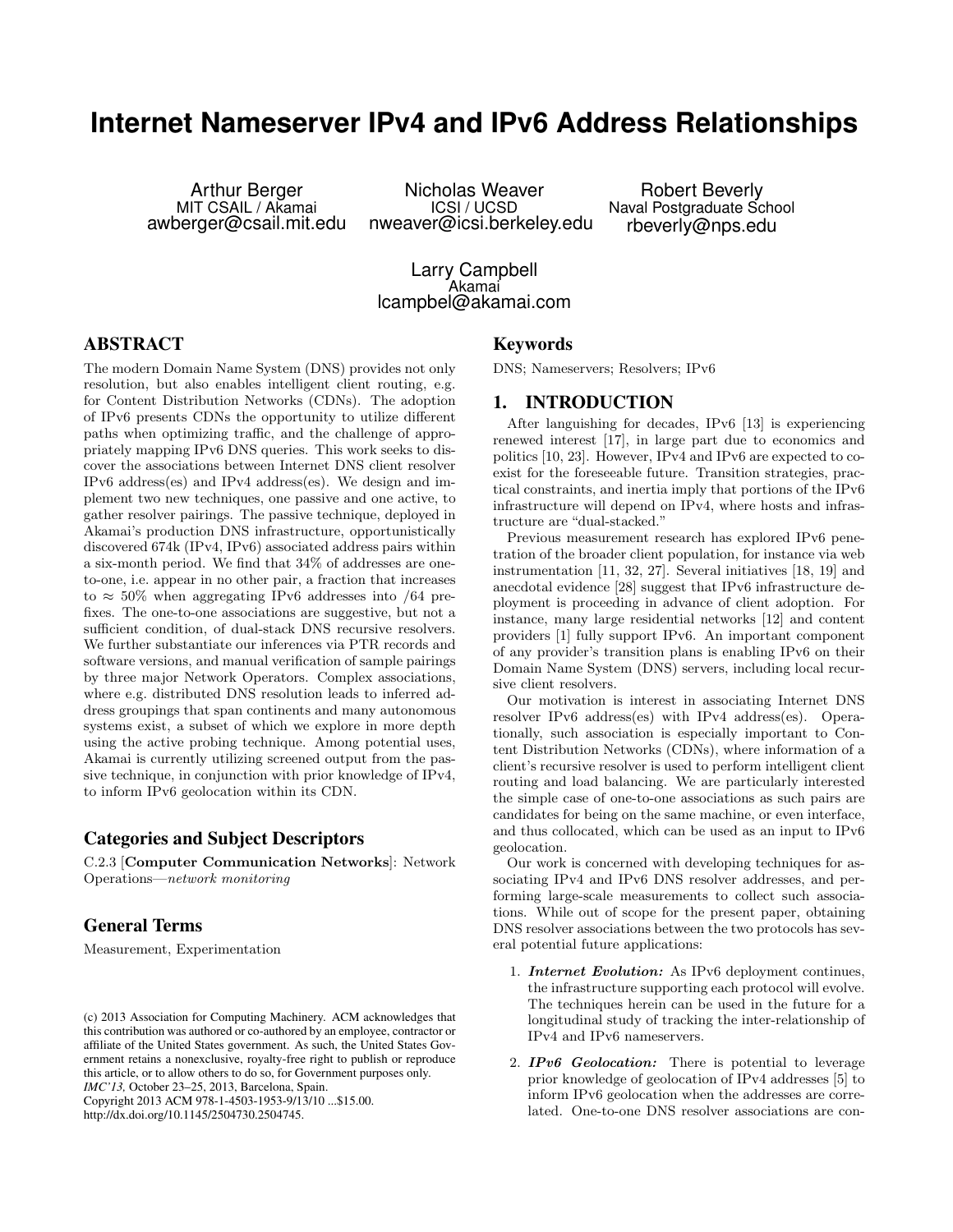sistent with, but not proof of, the corresponding IPv4 and IPv6 addresses being assigned to the same machine, and thus being at the same physical location. Further screening of such pairs, discussed in §5.1, can pick out those that are more likely to be collocated. However, as with other inputs to geolocation, our associations are likely to be noisy and thus must be appropriately weighted. Akamai Technologies is currently using screened output from the opportunistic passive technique, §2.1, in conjunction with prior knowledge of IPv4, as one of the inputs for IPv6 geolocation within its CDN.

3. **Security:** IPv4, IPv6 nameserver pairs that are likely on the same machine are of interest from a security viewpoint. Not only are many old IPv4 attacks feasible in IPv6 [7], IPv6 introduces new attack vectors [16]. An attack directed against the IPv6 address of a DNS server may also impact an organization's corresponding IPv4 service.

Our hope is that our techniques and data from this research can be used as a first step toward future work on these important applications.

To this end, we develop two novel techniques for discovering associated IPv4 and IPv6 resolver addresses: i) a passive, opportunistic technique that uses a two-level DNS hierarchy that encodes IPv4 addresses within IPv6 nameserver records; and ii) an active technique whereby we probe resolvers to induce various lookup behaviors. Our techniques provide new methods to characterize a small, but critical, portion of the Internet infrastructure.

The passive technique has been implemented in the Akamai CDN, and for 674k (IPv4, IPv6) address pairs observed over a six month period, we find that 34% of the collected resolver addresses have a one-to-one association, i.e. appear in no other address pair. This percentage increases to almost 50% when the IPv6's are aggregated to /64 prefixes, (creating pairs of an IPv4 address with an IPv6 /64 prefix). We also discover complex, connected sets of address pairs that, at the extreme, span continents and hundreds of Autonomous Systems, where large cluster resolvers and public DNS providers play a major role. Additionally, we find evidence of abnormal use of 6to4 tunnels.

To help substantiate our results, we analyze the PTR records and software versions of the association inferences. For more precise validation of a subset of the associations, we employ our active measurement technique to perform a data collection over 13 hours to minimize temporal address assignment changes and corroborate the extant complexity discovered passively. Last, for samples sent to personal contacts at six major networks, three responded and manually confirmed that all of our inferred one-to-one associations that they checked were correct and indeed assigned to the same machine.

In total, this paper makes four primary contributions:

- 1. A new passive technique for opportunistically pairing IPv4 and IPv6 addresses of DNS resolvers.
- 2. A novel approach for active, targeted, DNS resolver probing to discover associated address pairs.
- 3. Real-world deployment of the passive technique on a commercial CDN to gather a large cross section of Internet resolvers.



Figure 1: DNS Resolver IPv4/IPv6 Address Inference: A multi-level authority returns second-level nameserver AAAA records encoding a query's IPv4 source in the lower-order bits. The second-level nameserver associates IPv6 sources with the IPv4 encoded in the destination IPv6.

4. Analysis of observed DNS resolver address pairs that finds a significant proportion, 34%, have a one-to-one association (almost 50% when the IPv6's are aggregated to /64 prefixes) and also finds complex, connected sets of address pairs.

The remainder of this paper is organized as follows. Section 2 details the two measurement techniques comprising our system as well as our deployment. We summarize the collected data in §3, present its analysis in §4, and discuss findings in §5. Finally, we conclude in §6 with a summary of implications and suggestions for future work.

## 2. METHODOLOGY

Our system includes two novel measurement techniques. First, we develop a passive, opportunistic method to discover candidate IPv4 and IPv6 addresses of DNS resolvers. Second, we create a custom DNS server that permits active measurement of DNS resolvers. In this section, we detail these techniques.

#### 2.1 Opportunistic DNS Technique

Clients rely on local recursive resolvers to perform DNS resolution. We seek to ascertain the IPv4, IPv6 addresses of dual-stacked DNS resolvers by inducing them to reveal their addresses as part of their natural lookup process.

Our technique exploits: 1) a two-level authoritative DNS resolution, and 2) the ability to encode an IPv4 address in the lower order bits of an IPv6 address. For the purpose of exposition, assume we control, and deploy our technique on, the DNS authority of example.com.

Consider a recursive DNS resolver servicing a local client requesting resolution of www.a.example.com. As depicted in Figure 1, the resolver requests resolution (typically an A record) for this host from the first-level authoritative nameserver via an IPv4 DNS query. The first-level nameserver responds with the second-level NS, and corresponding "additional" A and AAAA, records [22]. Crucially, the AAAA records of the second-level NS, as returned by our first-level nameserver, are formed dynamically. The first-level DNS encodes a query's IPv4 source address in the lower-order bits of the response's additional AAAA record.

For example, Figure 1 shows the first-level DNS responding to a DNS resolver's query with the authoritative NS record of the second-level DNS, including an additional AAAA record for the second-level nameserver that includes the querying resolver's IPv4 source address in the low-order bits. The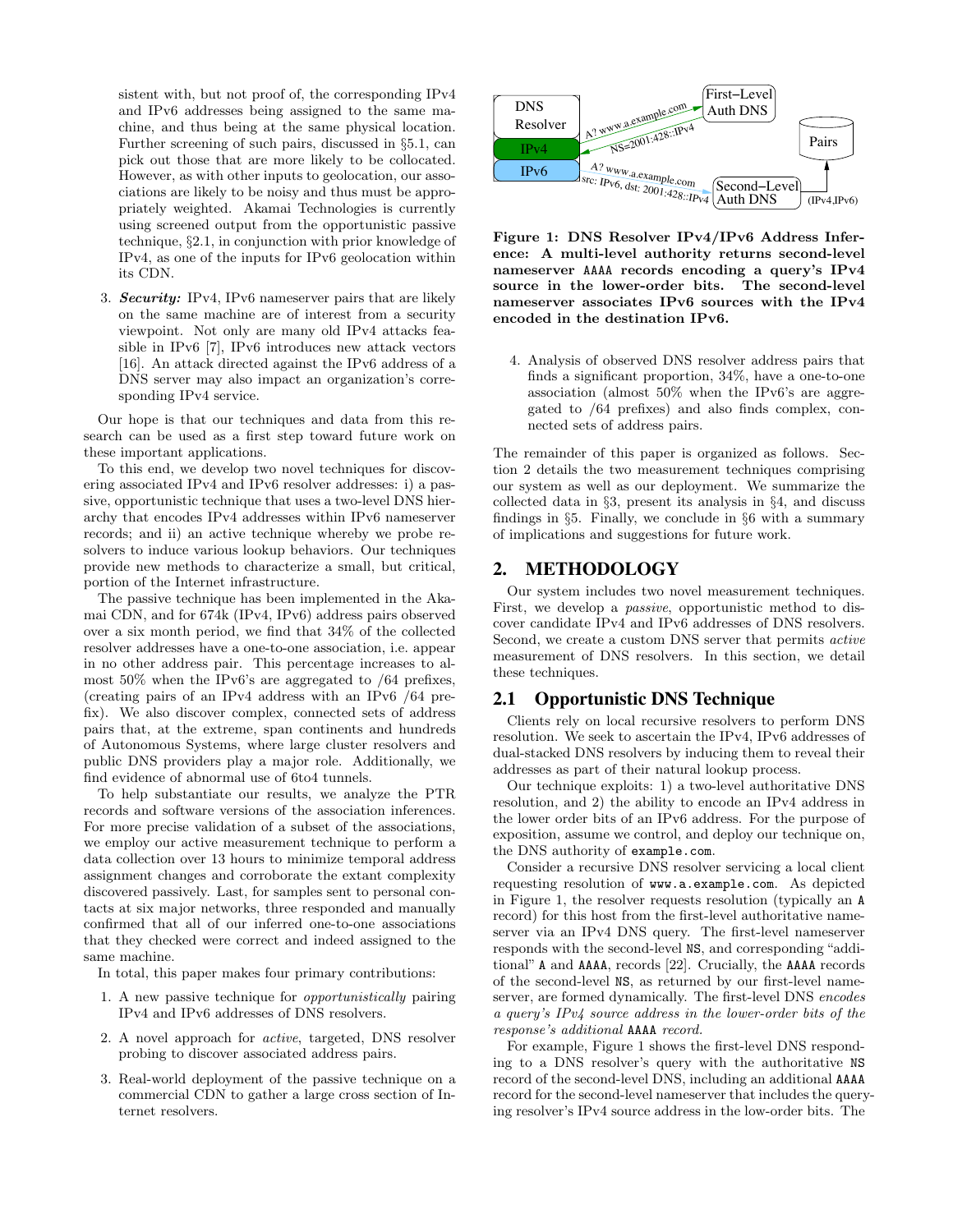recursive DNS resolver may use either the A or AAAA address for the second-level resolution. When the latter is used, the second-level DNS can pair the IPv6 source address of the query it receives with the IPv4 address encoded in the IPv6 destination of the query. Note that the dynamically generated AAAA nameserver record is valid as the second-level DNS accepts queries from an entire prefix; we use a /80 prefix.

Akamai Technologies has deployed this passive technique within its production infrastructure [26], making use of its pre-existing multi-level DNS hierarchy (whose primary purpose is to resolve names to CDN addresses that can best serve the client), and has activated it for a selection of domains. Akamai has used the resulting data collection during the revision of its request-routing software to support IPv6, and continues to use it as one of the inputs into Akamai's geolocation product [5] where the extensive prior knowledge of IPv4 can be used to aid in the location of IPv6 when the IPv4 and IPv6 addresses are inferred to be correlated.

As a practical issue, the first-level authoritative DNS in Figure 1 does not know whether the client's nameserver is IPv6 capable, as the incoming DNS query arrives over IPv4. Thus, in Akamai's implementation, of eight NS records returned, only one or two of the associated glue records are AAAA. Also, even when the client's nameserver is dual stacked, it may not select the AAAA; selection order typically depends on historical load and performance characteristics.

Note that this technique is opportunistic: a client resolver must first contact our authoritative DNS for resolution of an object within our portion of the DNS namespace. No additional packets are sent when one deploys the technique for domain names that are being used anyway. Because the technique is passive, where the collection of address pairs is simply a by-product of the client's resolver requesting a domain under our authority, there are no restrictions on the population of resolvers we can measure. In particular, we are not limited to open resolvers as the entity collecting the data is not initiating the DNS query.

Also note that the passive technique only checks whether the client's resolver can send IPv6, but does not check whether it can receive IPv6. If it can not receive responses over IPv6, the query will timeout, and the resolver can fallback to retry using an IPv4 glue record. In such a scenario, we still record an (IPv4, IPv6) pair. This ambiguity does not occur with the active technique of §2.2.

The passive technique can be implemented on any authoritative nameservers under common control along a DNS namespace hierarchy. It can be implemented even on a single machine, with multiple addresses, where the IPv4 glue address for the NS record for example.com is distinct from the IPv4 and IPv6 glue addresses for the NS record that causes the lookup to the second level. However, our deployment using separate first and second-level authorities is most compatible with the existing Akamai infrastructure, where deployment on Akamai affords us a rich and diverse dataset.

#### *2.1.1 Advantageous Complications*

Figure 1 illustrates the simple case where the DNS queries come from a single, dual-stacked machine. However, the reality of Internet DNS resolution can be much more complex. Recall that the (IPv4, IPv6) addresses that are logged are addresses seen by the authoritative nameservers. They need not be associated with the same machine. It is wellknown that DNS servers and resolvers experience significant load, and that many approaches exist for balancing DNS query load [25, 3, 15, 4]. A relatively common case, especially among large providers, is that a provider maintains a set of servers at a location that share the load, and also may share a cache or may distribute obtained resolutions. Further, DNS resolver implementations may perform record pre-fetching [4] in an effort to improve performance.

In Akamai's implementation, the NS records returned by the first-level authoritative DNS have a TTL of 12 hours. Thus, if there is shared cache or if the results are distributed, then another nameserver may subsequently use cached results and send a query over IPv6, in which case the secondlevel nameserver will discover multiple IPv6 addresses associated with a single IPv4 address. A short TTL on the final A or AAAA record (20 seconds in the Akamai implementation) increases reuse of the cached NS record. Furthermore, after the NS TTL expires, if some other nameserver in the cluster does the lookup at the first-level, then another IPv4 address could be seen by the authoritative nameserver. In which case the data set will contain multiple pairs which have IPv4 or IPv6 addresses in common, all of which are associated with a given cluster of DNS servers at a given location. This complexity is an advantageous complication from a number viewpoints. For geolocation, one has discovered additional addresses that are likely collocated. For CDN's that wish to associate clients to nameservers, one might generalize an observed set of (client address, nameserver address) pairs to any of these clients potentially being associated with any of these nameservers. Further, from the viewpoint of survivability, or robustness, one has gained some insight into how the ISP has chosen to architect its DNS.

However, clusters of DNS servers complicate the discovery of pairs of (IPv4, IPv6) addresses that can be inferred to exist on the same interface or machine. However, in [8], we describe preliminary work on an active fingerprinting technique that seeks to determine whether or not candidate address pairs are indeed on the same machine.

Another complication is when sometimes there is an intermediary machine between the client's nameserver and the authoritative first and second-level nameservers, as for example when a Network Operator has deployed a DNS cache hierarchy. Another case is when a public DNS, e.g. [2], is used for the IPv6 but not the IPv4, or vice versa. The presence of intermediary machines is a negative complication from the viewpoint of wishing to associate addresses to a common machine or set of machines at a given location. Though, it is interesting from the viewpoint of discovery of DNS architecture and how the DNS is being used, as discussed in §4.1.3.

Note that when using the discovered (IPv4, IPv6) pairs for geolocation one needs to take into account that the data set will likely contain misleading information, as some of the pairs will have addresses that are in distinct locations. However, noisy inferences are not a new problem, but rather a well-known attribute of many of the inputs used for geolocation; and one must sort, weigh, and filter conflicting information from multiple sources.

#### *2.1.2 Example Nameserver Pairs*

To illustrate the potential complexity of the associations we gather passively, we present several example resolver pairs in this subsection. Often (to be quantified in §4.1.1) a given IPv4 address and a given IPv6 appear in only one pair.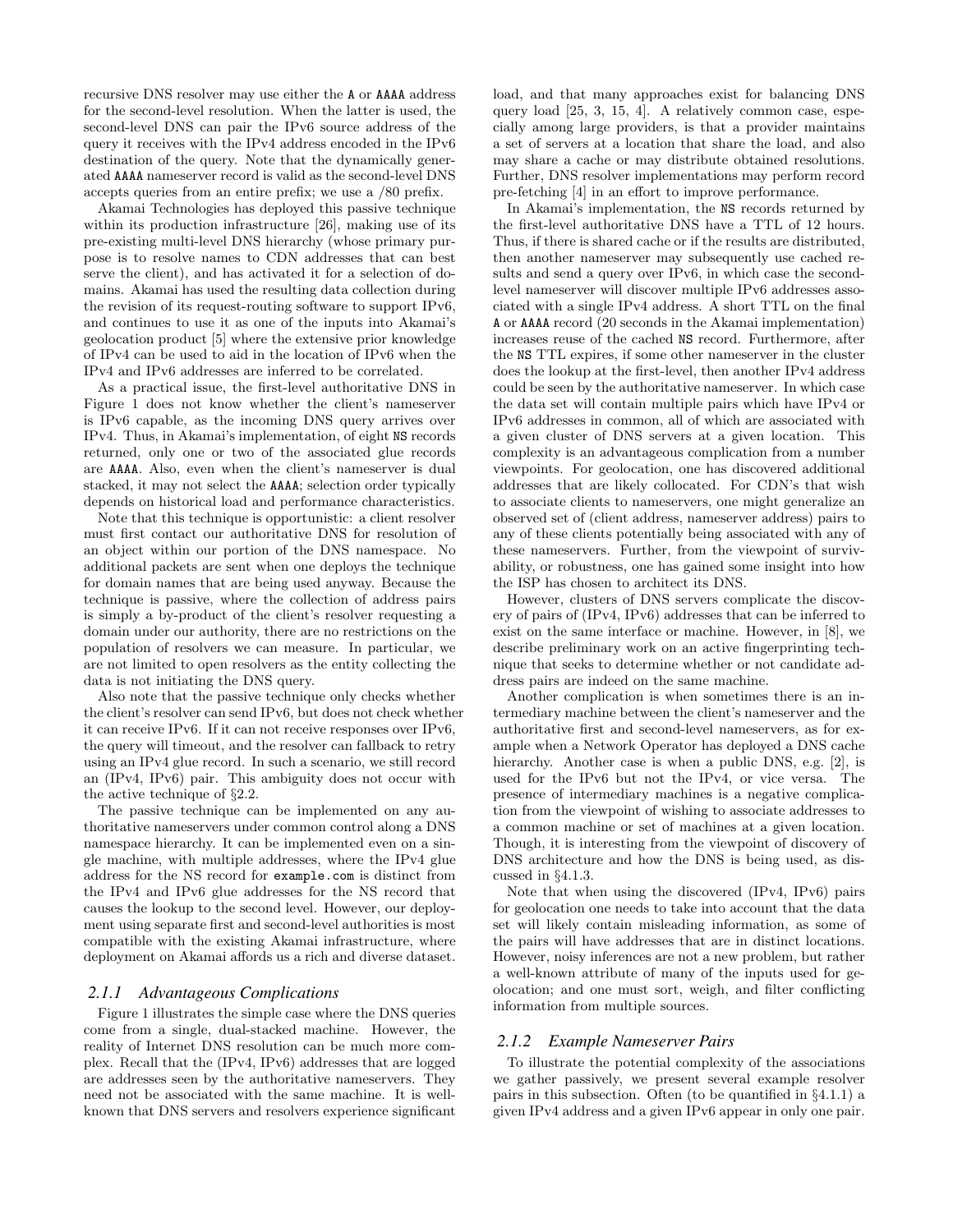For example, the two addresses in the pair:

(119.63.216.69, 2402:7400:0:c::5)

are only observed in this pair. However, just as common are more complex relationships. For example the IPv6 address 2001:380:515:1::201 is observed in two pairs:

```
(210.227.79.198, 2001:380:515:1::201)
(210.227.79.230, 2001:380:515:1::201)
```
and these two IPv4 addresses are only seen for this IPv6. Similarly, the IPv4 address 120.119.28.2 is observed in four pairs:

```
(120.119.28.2, 2001:e10:c41:49:c5e5:281b:44f8:80bd)
(120.119.28.2, 2001:e10:c41:51:226:b0ff:fedc:f970)
(120.119.28.2, 2001:e10:c41:1::2)
(120.119.28.2, 2001:e10:c41:59:cabc:c8ff:fe92:e8d6)
```
and these four IPv6 addresses are only seen in these pairs. The associations can become more involved, for example the following six pairs:

```
(193.137.16.65, 2001:690:2280:1::65)<br>(193.137.16.65, 2001:690:2280:801::1
                       (2001:690:2280:801:135)(193.137.16.75, 2001:690:2280:801:135)<br>(193.137.16.75, 2001:690:2280:1:75)(193.137.16.75,(193.137.16.145, 2001:690:2280:801::135)
(193.137.16.145, 2001:690:2280:801::145)
```
form a connected set of associations, in that starting at any address and following the associations, one would eventually touch each of the addresses in this set.

Such sets of address pairs can be complex. In the 6-month data set, Section 3, there is one particularly large group consisting of about a third of the 674,000 address pairs, and spanning hundreds of autonomous systems (ASes) and multiple continents. This large group occurs, at least in part, due to open, public nameservers such as GoogleDNS, and is of interest from the viewpoint of how DNS is being used, and is discussed in Section 4.1.3.

#### *2.1.3 Bipartite Graph and Equivalence Classes*

We abstract the observed resolver pairs as a bipartite graph between a set of IPv4 addresses and a disjoint set of IPv6 addresses. Each of the observed address pairs is an edge of the graph connecting a vertex in the IPv4 set to a vertex in the IPv6 set. The graph is not fully connected, but rather consists of many subsets of connected edges.

We call a set of connected edges (and the address pairs they represent) an "equivalence class," abbreviated "eq. class." Figure 2 illustrates an example bipartite graph consisting of five IPv4 addresses, seven IPv6 addresses, and eight address pairs (edges). Let  $m-n$  denote an equivalence class containing  $m$  IPv4 and  $n$  IPv6 addresses. In Figure 2 the address pairs partition into four equivalence classes, two of which are  $1-1$ , one is  $2-1$  and one is  $1-4$ .

## 2.2 Active DNS Measurements

In addition to the opportunistic, passive DNS data collection, we develop an active DNS measurement to both validate and better understand our passive results.

We use this active technique to probe the subset of passively gathered resolvers that respond to external requests, e.g. the subset containing open and forwarding resolvers [6].



Figure 2: Equivalence Classes: The associations (edges) between IPv4 and IPv6 addresses form a bipartite graph. The connected components form equivalence classes of various sizes. In this hypothetical example, the nodes in each equivalence class are shaded uniquely. Two of the four equivalence classes are 1-1 (one IPv4, one IPv6 node), one is 2-1, and one is 1-4.

More generally, this technique can be used on any resolver that will respond to probes from one's vantage point, such as those of one's own network, or the numerous open DNS forwarders on the public Internet.

One actively probes the resolvers issuing specially crafted queries for DNS records for which we are authoritative. In this way, we control both the DNS probes and the authority of the DNS records being probed, thereby permitting testing of open DNS recursive resolvers in our dataset. Figure 3 depicts the high-level active DNS probing methodology.

Our authoritative domains are served by a custom DNS server that is standards compliant [14]. Our authoritative server listens on both IPv4 and IPv6, but returns different results depending upon the incoming request. The server handles multiple domains that support either IPv4 or IPv6 requests, where the choice of domain impacts the IP protocol used by a recursive resolver.

We initiate queries to the open and forwarding resolvers. The results from our DNS server for the queried object induce the resolver under test to issue a series of queries that alternate between IPv4 and IPv6 for network transport. We maintain state between requests by specially encoding the returned results such that the final response to the recursive query is a "chain" of IPv4 and IPv6 addresses used by the resolver under test. Mao et al. [21] also encode an Internet address in a domain name, though in the different context of associating IPv4 clients with the client's recursive resolver address, and where a web bug is inserted in volunteer web pages. Figure 4 provides an example timing diagram of the interaction of our prober and an authoritative DNS server with an open resolver whose addresses we wish to infer. In this example, the resolver has IPv6 addresses=A1, A3 and IPv4 addresses=A2, A4.

The prober queries the open resolver or forwarder for a single TXT record. The resolver can only fetch this name using IPv6, but instead of returning the record's value, our server returns a canonical name (CNAME) alias. This CNAME encodes the IPv6 address which contacted our server; for example an IPv6 address 2001:f8b0::91 is encoded into the CNAME:

2001yf8b0yy91.v4.dnstest.icsi.berkeley.edu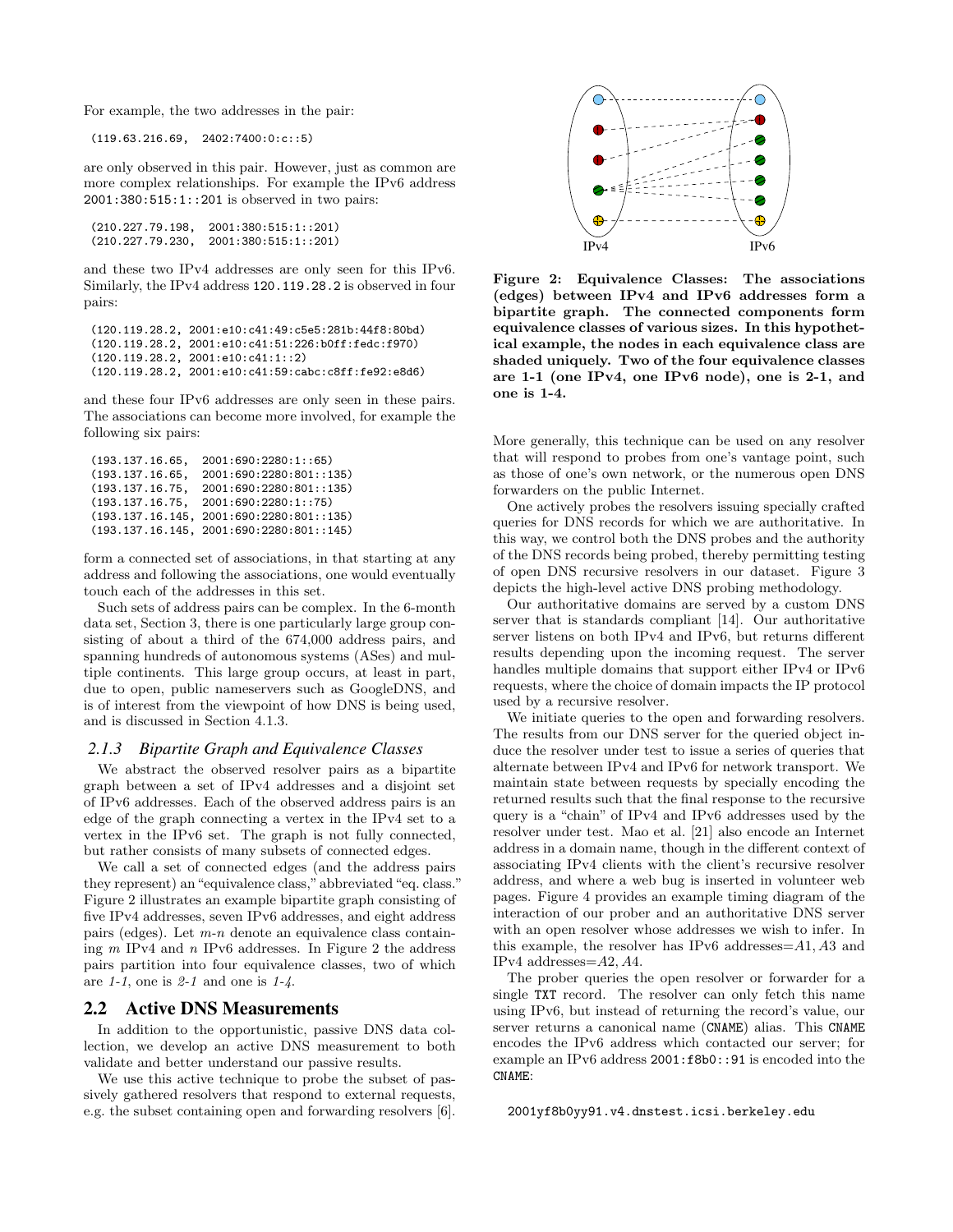

Figure 3: Active DNS Probing: We send queries for DNS records whose authority is under our control (shaded blue), thereby permitting testing of open resolvers in our dataset. Our authoritative server is specially designed to: 1) force the recursive resolver to alternate between IPv4 and IPv6 transport; and 2) encode the resolver's source IP addresses. The result of our DNS probes is an encoded list of the resolver's IPv4 and IPv6 addresses.



Figure 4: Active DNS Probing: Our authoritative DNS server returns a series of CNAME results with alternating IPv6 and IPv4 glue. We probe a resolver under test for our special domain, including a nonce  $N$ . State is maintained on addresses the resolver uses by encoding the IPs along the chain. The final result is the sequence of IPv4, IPv6 addresses used by the resolver (here  $A1, A2, A3, A4$ ).

This returned CNAME exists within the IPv4-only domain. The next CNAME redirects back to IPv6, encoding both IPs. After following another CNAME back to the IPv4 domain, our server finally returns a TXT record reporting the sequence of four IP addresses which contacted our server. Note that while DNS authority servers may typically include multiple records in a single returned result, our server only returns one result at a time in order to force multiple lookups and infer the chain. Our CNAME encoding scheme, combined with DNS message compression [22], ensure that, even in the worst case ASCII IPv4 and IPv6 encoding expansion, our chains of length 4 are less than 512 bytes. As 512B is the limit for DNS over UDP, we ensure that our chains rely on neither truncation nor EDNS0 [30].

Note that our methodology includes several techniques to ensure accuracy. First, each query includes a nonce that prevents effects due to DNS caching. Second, all state is maintained in the queries themselves, thereby removing the potential for miscorrelation of IPv4 and IPv6 addresses. For example, to infer a set of IPv4 and IPv6 addresses used by the Google public DNS resolvers, we query:

```
dig +short TXT @8.8.8.8 \
 cname1e6464.n123.v6.dnstest.icsi.berkeley.edu
```
where the Google DNS resolver, after stepping through the CNAME's, finally sends a query for the TXT record:

txt.n123.2607yf8b0y4004yc00yy153.64x233x168x86. \ 2607yf8b0y4004yc00yy156.v4.dnstest.icsi.berkeley.edu.

The authoritative DNS, notes the three addresses contained in the requested domain, and notes the source address of the incoming query. The authoritative DNS then returns the TXT record that includes the nonce and the sequence of addresses that contacted our server to resolve the request; in this example:

```
"n123" \
"2607:f8b0:4004:c00::153" "64.233.168.86" \
"2607:f8b0:4004:c00::156" "64.233.168.85"
```
As we will show in §4, many large-scale resolvers are actually clusters, not individual systems. A cluster might be behind a single publicly facing IP address with load distributed among multiple backend machines, or might encompass multiple publicly visible IP addresses. Thus, one can repeat the active DNS probes multiple times in order to gain a more complete picture of cluster structure when present. Since the DNS specification [14] requires that the recursive resolver process the entire CNAME chain, these four IP addresses should represent the same "system" responsible for completing the DNS resolution.<sup>1</sup> The replies themselves have a 0 second TTL and the request contains a counter, thus a resolver should never cache the result.

<sup>1</sup>We initially noticed a complication where a NAT forwarder could send an initial lookup to our server but, after receiving our CNAME reply, it queries instead a configured recursive resolver for the CNAME, as the initial IPv4 address was only used in the first of the two IPv4 queries and did not otherwise cluster well with the rest of the resolution change. We speculate that most such systems are not IPv6 capable, so we changed our query's order from V4/V6/V4/V6 to V6/V4/V6/V4 to prevent a NAT from initiating the request directly, forcing it to contact the configured recursive resolver first to complete the resolution process.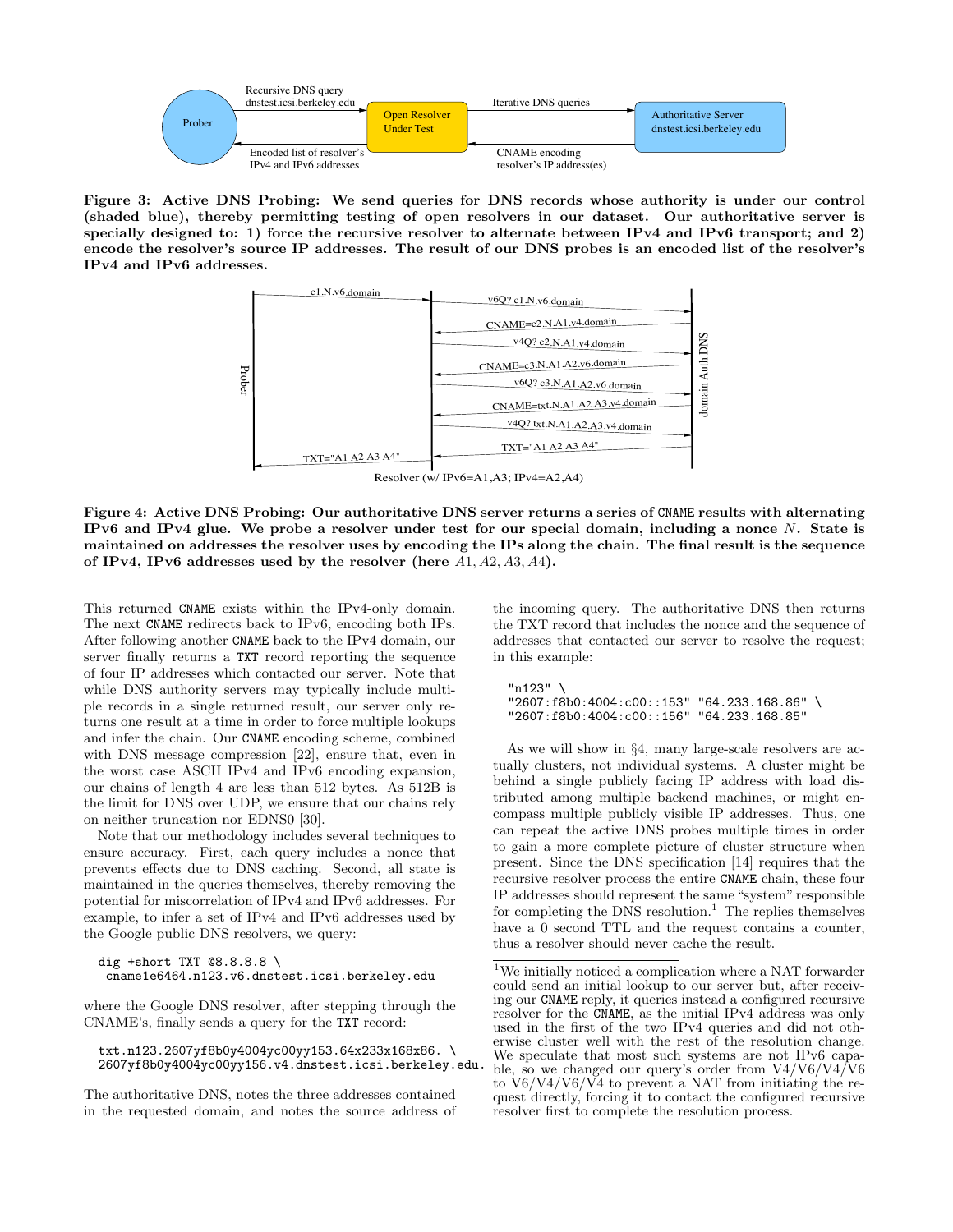| Table 1: Data sets  |         |                                 |         |         |         |                                                      |
|---------------------|---------|---------------------------------|---------|---------|---------|------------------------------------------------------|
| Set                 | Method  | Collection Period               | Num.    | Num.    | Num.    | <b>Notes</b>                                         |
|                     |         |                                 | IPv4    | IPv6    | Pairs   |                                                      |
| 6-month             | Passive | Mar. $17 \text{ to Sep. } 13$ . | 270,000 | 282,000 | 674.000 | From Akamai's production deployment. Includes first  |
| data <sub>set</sub> |         | 2012                            |         |         |         | and last time the address pair was recorded.         |
| $12$ -day           | Passive | Apr. 18 to 30, 2012             | 47.000  | 46,000  | 119,000 | From Akamai's production deployment. Includes the    |
| data <sub>set</sub> |         |                                 |         |         |         | number of times an address pair was recorded.        |
| $1$ -day            | Active  | Apr. 19 to 20, 2013             | 5,000   | 8,000   | 41,000  | 200 repeated tests to 7,000 open resolvers of the 6- |
| data set            |         |                                 |         |         |         | month data set.                                      |

Although limited to probing IPv6-capable open resolvers and forwarders (thus excluding most corporate networks), the active measurement has several advantages over the passive measurements. This technique forces the resolver to use IPv6 (instead of relying on a resolver's preference for IPv6 over IPv4). Since the measurements all occur within a short time window, this measurement is not affected by network changes. It also produces a set of up to four associations, allowing it to more effectively and precisely map the structure of a cluster resolver.

# 3. DATA SETS

We examine three data sets, summarized in Table 1. The 6-month data set is from Akamai's production deployment. The address pairs are obtained by the passive, opportunistic DNS technique, described in §2.1. Akamai observes a significant cross-section of global DNS traffic in its role as a large CDN; the dataset includes resolvers from over 213 countries [5] and contains: 674,000 unique (IPv4, IPv6) pairs with 271,000 unique IPv4 and 282,000 unique IPv6 addresses.

The 12-day data set is also from Akamai's deployment and the passive DNS technique, though the logs were collected and aggregated via a script that records the number of observations of each address pair. A measure of the popularity of an address pair is useful as an additional criteria when screening for collocated addresses, and it is being incorporated into a revised collection and aggregation of the Akamai logs.

The 1-day data set is obtained by the active technique of §2.2. We test the addresses in the 6-month data set to determine whether they return a response from our prober, i.e. whether they are  $open<sup>2</sup>$ , and we receive responses from  $5,308$ IPv4 and 1,677 IPv6 resolver addresses. While this is only a subset of the full data, it permits validation against a meaningful pool of systems. These addresses are then repeatedly probed, at least 200 times over the next hours.<sup>3</sup> We use this active data set to investigate the additional complexity in the DNS infrastructure that is revealed by repeated probes to a given set of resolvers.

# 4. RESULTS

This section analyzes results from deploying the aforementioned techniques on the IPv4 and IPv6 Internet. We first examine the six-month passive data set, focusing on the 1-1 eq. classes, and the ability to limit the prevalence of complex associations via various forms of aggregation. To better understand the remaining complexity, which is a small fraction of the eq. classes, but a large number of addresses, we examine one of the largest eq. classes. Using our active technique, we exploit the subset of open resolvers in the six-month passive data set to show similarly complex eq. classes. We then consider the additional attribute of the frequency that an address pair is observed. Last, we perform three forms of validation to increase the confidence in our results: probing for consistent software version and PTR records, and manual verification by network operators.

## 4.1 Passive Technique Address Discovery (Six-Month Data Set)

We examine the address pairs of the 6-month data set. Recall that we define an "Equivalence Class" to be a set of connected edges (address pairs) in a bipartite graph (§2.1.3). A  $m-n$  eq. class consists of  $m$  IPv4 and  $n$  IPv6 addresses, and a 1-1 eq. class is the simple case of an address pair where neither address has been observed in any other pair, and is consistent with (but not a guarantee of) the two addresses being assigned to a common resolver.

Figure 5 is a scatter plot of all eq. classes, using their relative frequency as the color key. We observe that the small eq. classes,  $1-1$  and  $1-2$ , are the most common, and that there exists a broad range of sizes, with larger eq. classesoften representing a singular occurrence. We focus first on the 1-1 eq. classes, and then examine the larger ones.

## *4.1.1 Focus on 1-1 Equivalence Classes*

The canonical case of a simple dual-stack server with a single routable IPv4 and IPv6 address would be observed as a 1-1 eq. class, though the converse need not hold as a 1-1 relationship may also be the public facing portion of a more complicated architecture. From the perspective of finding candidate dual-stack servers more 1-1 eq. classes is better.

As shown in the first row of Table 2, 34% of the addresses (IPv4 plus IPv6) of the 6-month data set are in  $1-1$  eq. classes. Although, not a majority, it is still a substantial portion, and increases to almost 50% when we consider aggregation to prefixes.

#### *Aggregation to Prefixes.*

Frequently, multiple addresses of a non-1-1 equivalence class reside in a given network prefix. Therefore, for each equivalence class, we examine aggregating addresses by pre-

<sup>2</sup>We again emphasize that while our active technique requires an open resolver, the passive technique does not.

 $3$ The returned v6/v4/v6/v4 4-tuple often contains addresses distinct from the addresses probed, thus, from  $\approx 7,000$  open resolvers probed,  $\approx 13,000$  addresses occur in the 4-tuples, Table 1. The number of systems probed is significantly lower than the number of open "recursive resolvers" because this only included systems supporting IPv6 and only included true open resolvers, rather than the bulk of misconfigured home  $NATs$  and other DNS forwarders.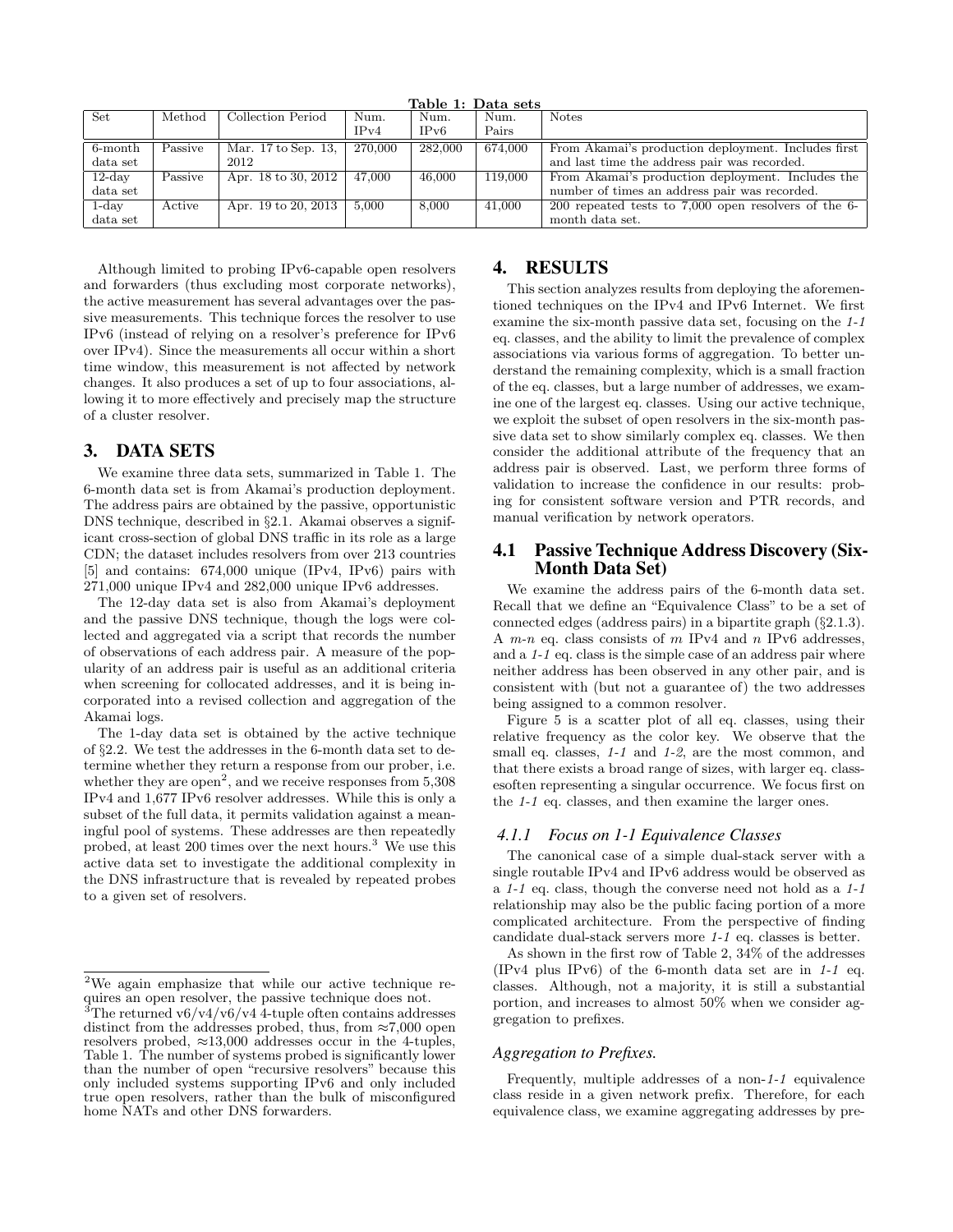

Figure 5: Scatter plot of number of IPv4 and IPv6 addresses in the equivalence classes. Only the 1-1, 1-2, 2-1, and 2-2 eq. classes comprise more than  $1\%$ of the total population, however there are a small number of large eq. classesof varied sizes.

fix, thereby forming network-specific eq. classes. There is a trade-off regarding the chosen size of the prefix, where larger prefixes lead to more 1-1 eq. classes, but also increase the chance of pooling together unrelated equipment. For example, aggregating to prefixes as advertised by BGP would produce eq. classes with a natural association to the networks. However, the Network Operator that advertises a given prefix is not claiming that the addresses therein are located in a given Point of Presence, and are unlikely to be so for larger prefixes.

Here, we concern ourselves with 1-1 eq. classes whose addresses are likely candidates to be collocated. Therefore, we consider smaller prefixes to increase the chance of collocation. For IPv6, a natural choice is to aggregate across the interface ID in the lower 64 bits. Established practice is for IPv6 addresses in a given /64 to be on a common subnet, or may even be associated with a single interface where the interface ID is varied for anonymity, [24]. For IPv4 there is no natural choice for aggregation. Commonly, not always, operators assign to servers in a given rack (or subnet, or building) addresses that are close to one another in address space. A reasonable assumption (but for which there would be exceptions) is that addresses of servers in the same /30 would be in the same building. Assuming a /29 is a somewhat more aggressive, and so on. Fortuitously, given the arbitrariness in choice of prefix, we find that for the 1-1 eq. classes there is an insensitivity, at least up to /24's and /48's.

As an example of aggregation, the following five pairs:

| (122.1.94.240, 2001:380:150::1053) |
|------------------------------------|
| (122.1.94.240, 2001:380:11c::1053) |
| (122.1.94.240, 2001:380:11c::2053) |
| (122.1.94.242, 2001:380:11c::1053) |
| (122.1.94.243, 2001:380:11c::2053) |

Table 2: Prevalence of 1-1 equivalence classes in the 6-month data set

| v-munu uata set                       |                        |                |  |  |  |  |
|---------------------------------------|------------------------|----------------|--|--|--|--|
| $\rm Data~Set$                        | Entity                 | ℅<br>of        |  |  |  |  |
|                                       |                        | $IPv4+IPv6$    |  |  |  |  |
|                                       |                        | addresses in   |  |  |  |  |
|                                       |                        | $1-1$ eq class |  |  |  |  |
| 6-month data set                      | addresses              | 34%            |  |  |  |  |
| 6-month data set                      | prefixes - $, 64$      | 47.6%          |  |  |  |  |
| 6-month data set                      | prefixes $/30, /64$    | 47.9%          |  |  |  |  |
| 6-month data set                      | prefixes $/27, /64$    | $48.2\%$       |  |  |  |  |
| 6-month data set                      | prefixes $/24, /64$    | $48.6\%$       |  |  |  |  |
| 6-month data set                      | prefixes $/24, /48$    | 49.7%          |  |  |  |  |
| 6-month data set                      | prefixes $/16$ , $/32$ | 62.4%          |  |  |  |  |
| 6-month data set                      | AS's                   | 80%            |  |  |  |  |
| Restrict to<br>final                  | addresses              | 71%            |  |  |  |  |
| week                                  |                        |                |  |  |  |  |
| $\overline{\text{Random}}$<br>subset: |                        |                |  |  |  |  |
| same num of pairs                     |                        |                |  |  |  |  |
| as in last week                       | addresses              | 51%±0.5%       |  |  |  |  |
| Example in Fig 2                      | addresses              | 33%            |  |  |  |  |

form a 3-3 eq. class of addresses. When aggregated to prefixes /30, and /64 they become:

(122.1.94.240/30, 2001:380:150::/64) (122.1.94.240/30, 2001:380:11c::/64)

a  $1-2$  eq. class of prefixes  $/30$ ,  $/64$ .

For a more dramatic example, paired with 88.191.68.83 are 101 IPv6 addresses. All of the IPv6 addresses are in the single prefix 2a01:e0b:1:68/64. The 6-month data set includes timestamps of when a given pair is first and last seen, and these IPv6's were almost always observed in disjoint 24-hour periods. This is likely an example where there is a single interface and the interface identification (the 64 lowest order bits) varies. Thus, whereas the addresses form a 1-101 equivalence class, after aggregating the IPv6's to  $/64$  prefixes, we obtain 1-1 eq. class of prefixes.

The second through seventh rows of Table 2 report the aggregation to prefixes for different masks, where the equivalence classes are now of prefixes. When aggregating just the IPv6's and to /64's, the second row, the percent of addresses that are in the 1-1 eq. class jumps from 34% to 47.6%. When we also aggregate the IPv4's to prefixes, there is only a minor increase in the percentage even for aggregation to /24 and /48 respectively, which is rather aggressive from the viewpoint of addresses that are likely to be on the same subnet or location. (Aside: the choice of prefix has a more noticeable impact for eq. classes greater than  $1-1$ ; see §4.1.2.) Out of curiosity, when we do an extreme aggregation to  $/16$  and  $/32$  prefixes, we get that 62%.

In summary, from the viewpoint of finding (IPv4, IPv6) address pairs that are candidates for being collocated, we observe that aggregating the IPv6's to /64's yields almost 50% of the addresses to be in the 1-1 equiv. class, and that there is little need for the somewhat more dubious step of also aggregating the IPv4's. See §5.1 for further comments.

#### *Aggregation to AS's.*

Shifting the focus from addresses that are candidates for being collocated, and to consider their distribution across networks, we consider aggregation to AS's. We exclude pairs where the IPv6 address is 6to4, as such addresses have ambiguous AS assignments. With 6to4 excluded, 80% of the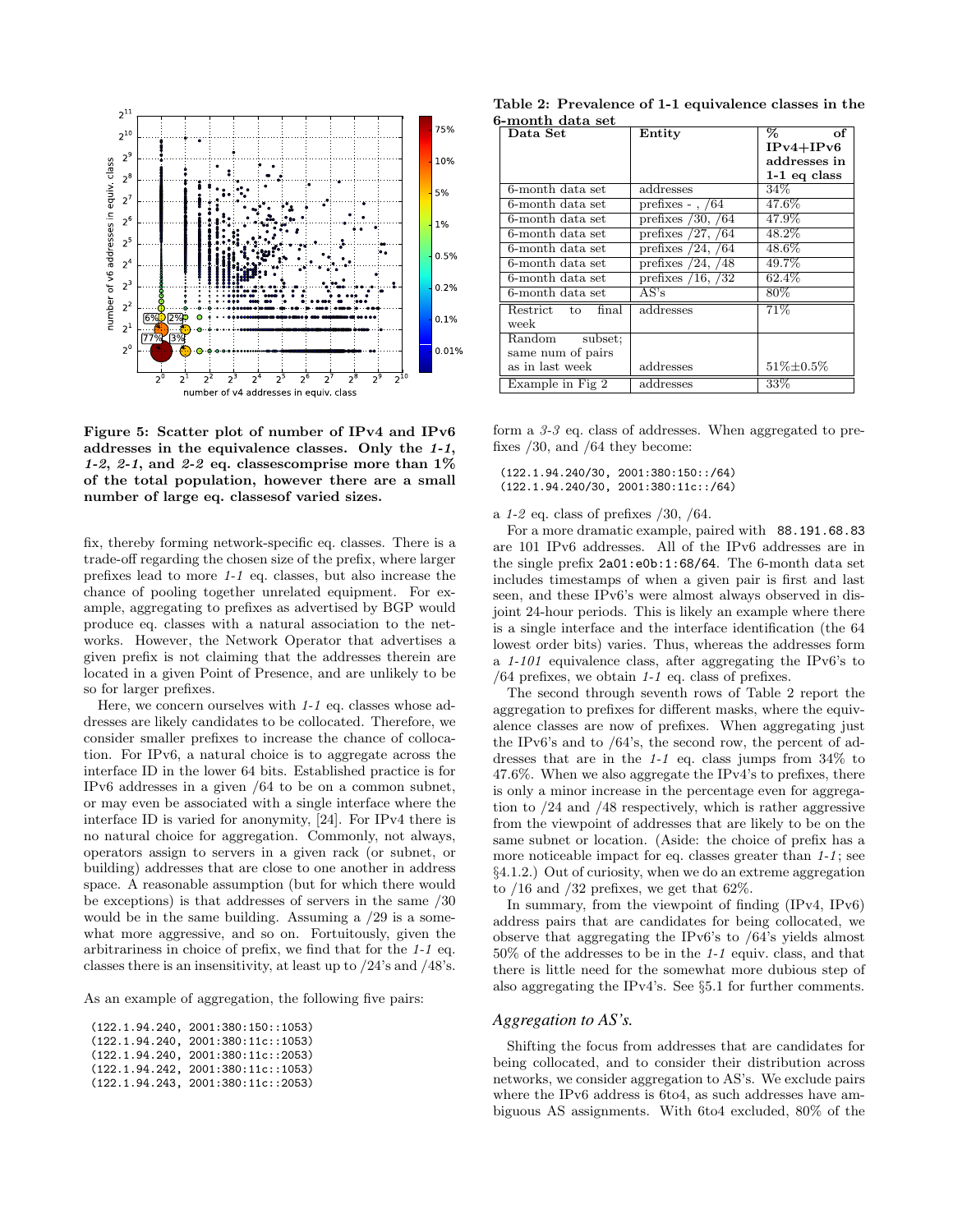addresses are in the 1-1 eq. class of AS's, Table 2. However, this includes the circumstance when the two AS's are not equal to each other. (This issue does not arise for prefixes, as the IPv4 is always distinct from the IPv6.) When the two AS's are different, by far the most common case is where the IPv6 AS is 6939, the tunnel broker Hurricane Electric. If we remove the address pairs of Hurricane Electric, then 51% of the remaining addresses are in the 1-1 of AS's where we impose the additional condition that the two AS's are equal to each other. Of the remaining 1-1 eq. classes of AS's where the two AS's are different, often the two AS's belong to the same organization. For example, of these AS pairs with distinct elements, the most popular AS is 7018, ATT. And of the AS's that are paired with 7018, 82% are AS 7132, SBIS-AS ATT Internet Services, and another 9% are AS 6389, BellSouth.net Inc. As an example of different organizations, when AS 3320, Deutsche Telekom, is in a 1-1 eq. class with a different AS, the most popular other AS is 8422 NetColonge, which suggest business relations besides what can be inferred from interconnection.

#### *Restriction to a Shorter Observation Interval.*

As the data set is a collection over a six month period, some address assignments and configurations likely changed during this period. These changes are reflected as larger eq. classes, as additional complexity, when in actuality, these large eq. classes may not have ever existed at a given moment in time. In this section, we examine this effect by considering a shorter observation interval.

However, when we restrict to a shorter time interval, we actually introduce two effects that reduce the larger eq. classes, and increase the proportion of addresses in the 1- 1 eq. class: 1) less opportunity for changes in address assignments; and 2) a smaller data set. With a smaller data set, there is less opportunity for extant complexity to be revealed. (Imagine the extreme case of just a few observations, in which case large eq. classes are not possible.)

In order to separate these two effects, we also take random subsets of the full data set, where the subsets have the same number of pairs as present in the shorter observation interval. As the random subsets have address pairs from the full, 6-month observation interval, they exhibit just the first effect of a smaller data set.

The 6-month data set includes the time epoch the given pair was last observed. Thus, we can pick a time period, and then examine the subset of the pairs that are last observed during that period. We pick the length to be a week, which is short enough that the opportunity for address reassignments is much less as compared with 6 months, and long enough that we get an appreciable number of pairs, to somewhat mitigate the impact of the smaller data set. Also, we pick the week to be final week of the 6-month period, as these are the pairs that are most active, and there are two to eight times as many pairs, 83,000, as compared with any other week on the six months.

Table 2 shows the results for the restriction to the final week, as well as for the random subsets, where for the latter, 10 subsets were taken and the table reports the mean values and the range. Table 2 shows that the fraction of addresses in the 1-1 eq. classes increases from 34% to 51% when we take the random subsets, which is the effect of a smaller data set. And the percentage increases further to



Figure 6: Percent of IPv4 + IPv6 addresses in equivalence classes of at least a given size

71% when we restrict to the final week, where the increment from 51% is the effect of reduced opportunity for changes in configuration.

## *4.1.2 All Equivalence Classes*

In this and the next three sub-sections, we shift the focus from the 1-1 eq. classes, and candidate address pairs that likely are on the same machine or subnet, to the non-1-1 eq. classes.

Figure 6 shows the percent of addresses that are in eq. classes of at least a given size, where "size" is the sum of IPv4 plus IPv6 addresses (prefixes) in the eq. class. One can view Figure 6 as the complementary distribution of an address being in an equivalence class of a given size. For example, looking at the full data set, the red line, 40% of the addresses are in equivalence classes of size at least 27. While, when aggregating IPv6 to /64 prefixes, the green line, 40% of the addresses are in equivalence classes (of prefixes) of size at least 5. Note that with the x-axis beginning at 3, one can infer the percent of addresses in 1-1 eq. classes, e.g. the y-intercept of 66% means that 34% of the addresses are in an eq. class of size 2, as reported in Table 2. The curves that are higher up in the Figure indicate that, overall, the equivalence classes are larger and more complex – the distribution has a heavier tail.

Figure 6 shows that although the aggregation of IPv6 to /64 noticeably reduces the tail of the distribution, still 20% of the addresses are in eq. classes of size 90 or more. As expected, with greater aggregation, to /24 and /48 prefixes, the tail of the distribution is further reduced. A more substantial reduction occurs when we take a random subset from the full data set, where the number of pairs in the subset equals the number of pairs observed in the final week,  $§4.1.1<sup>4</sup>$  This reduction is due to the smaller sample size as compared to the full data set. That is, the additional observations in the full data set reveals substantial more complexity. We use the active technique of §2.2, to perform a more controlled data collection, over a short time period, and examine the additional complexity discovered with additional probing in §4.2. When we restrict the data to the final

 $\rm ^4The$  plots for the different random subsets are very similar to one another.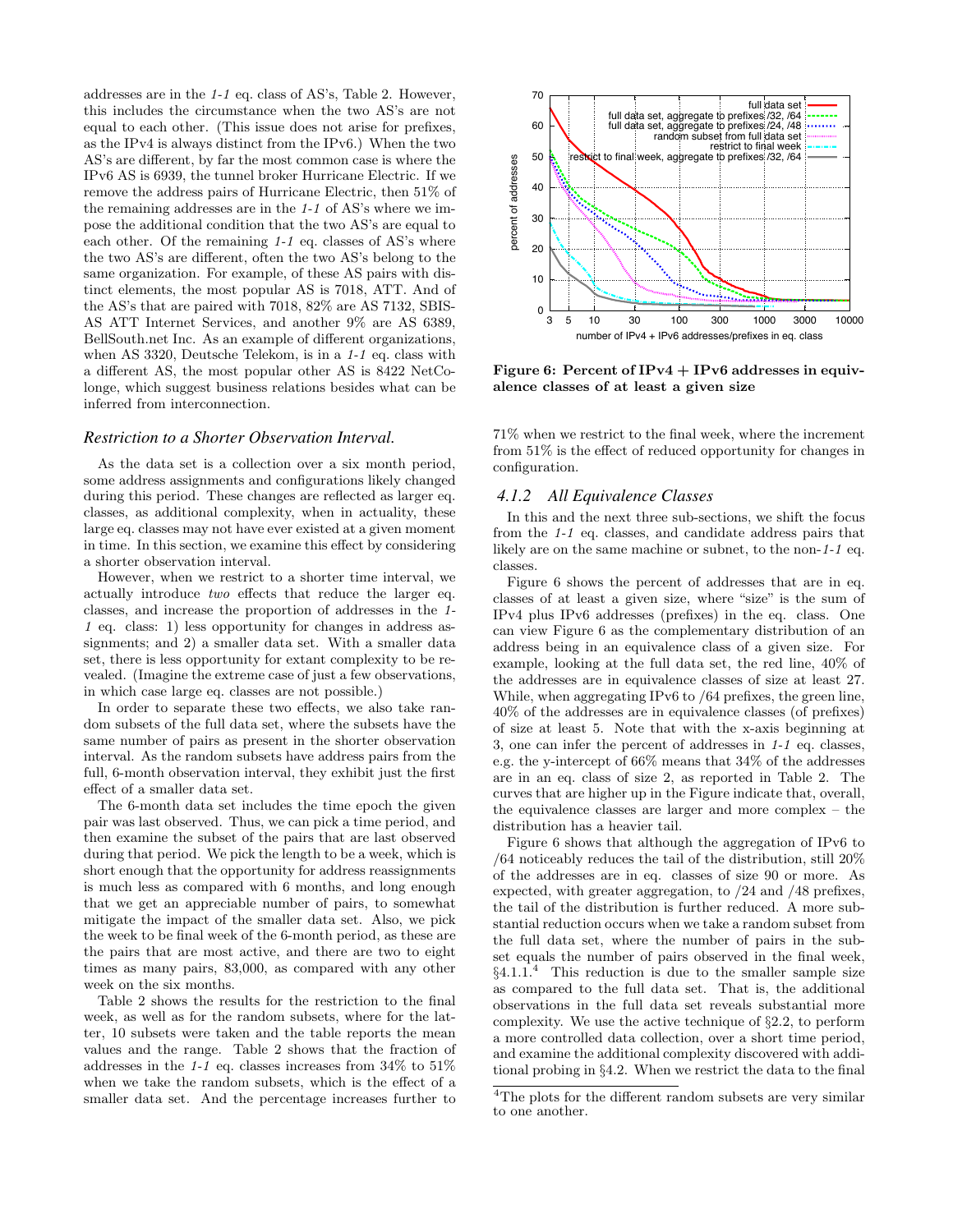week, there is a significant reduction as compared with the random subset. Although the random subset has the same number of address pairs, it covers a period of six months, and thus there is a greater opportunity for changes in address assignments and configurations. Lastly, as expected, there is somewhat further reduction when the IPv6's are aggregated to /64's for the eq. classes of the final-week data set.

In all of the cases of Figure 6, there is a long tail. This is due to the tendency for there to be one eq. class that is much larger than the others, as discussed next.

## *4.1.3 "Mammoth" equivalence class*

Here, we examine the largest equivalence class. As mentioned in §2.1.2, one of the equivalence classes is huge, 8037 IPv4 addresses and 9582 IPv6's, 8037-9582, which we call the "mammoth" eq. class – it contains 3% of the addresses and 37% of the address pairs. (The next largest eq. class contains 0.3% of the addresses and 0.2% of the pairs.) This huge eq. class, whose addresses span multiple continents and are in over 750 AS's, is of interest from the viewpoint of how DNS is being used and architected, and how such a diverse set addresses could be associated with one another (and clearly does not represent a set of load balanced nameservers at a single location).

The much larger percent of pairs, 37%, as compared with percent of addresses, 3%, occurs because a minority of the addresses are in many pairs. In terms of the bipartite graph, some of the vertices have many edges.

Figure 7 shows the complementary degree distribution of the vertices in the mammoth eq. class. That is, the percent of addresses (vertices) in the mammoth eq. class that are in at least a given number of pairs (edges). Figure 7 shows that the degree distribution for the IPv4 vertices is roughly the same as for the IPv6, though with a somewhat heavier tail. Although 54% of the addresses are in just one address pair, i.e. have degree one,<sup>5</sup> as seen from the y-intercept,  $8\%$ of the addresses are in at least 100 pairs, 4% in at least 300 pairs, and 1% in at least 500 pairs. As a comparison, for the full 6-month data set 89% of the addresses have degree one, and only 1% have degree at least 15.

AS 15169, Google, plays a major role in this mammoth eq. class.<sup>6</sup> Although just 9% of the addresses in the mammoth eq. class are in AS 15169, 90% of the address pairs have one or both address(es) in that AS. 97% of the addresses that appear in at least 100 pairs are in AS 15169.

Whenever the IPv6 address is in AS 15169, then so is the paired IPv4. However, whenever the IPv4 address is in 15169, the paired IPv6 is not quite always in 15169 - 1% of the IPv6's are 6to4 and another 1% are scattered across a hundred different AS's. This is how addresses outside AS 15169 become a part of this eq. class. Some of these non-15169 IPv6 addresses may still be a part of Google's DNS architecture, assuming that Google has deployed servers in local ISP's with that ISP's addresses. And also, some may be separate from GoogleDNS - if the client's nameserver, using the public GoogleDNS for IPv4, obtained and cached the NS



Figure 7: Percent of addresses in the "mammoth" eq. class that are in at least a given number of pairs. (Complementary distribution of node degree in bipartite graph of "mammoth" eq. class.)

Table 3: Impact on the largest equivalence class of the 6-month data set when selected address pairs are removed

| are removed                          |                                       |                 |                  |  |  |  |
|--------------------------------------|---------------------------------------|-----------------|------------------|--|--|--|
| After action, recompute eq. classes. |                                       |                 |                  |  |  |  |
|                                      | Resulting largest eq. class contains: |                 |                  |  |  |  |
|                                      | Num of                                | Num of          | Num of           |  |  |  |
| Action                               | IPv4                                  | IPv6            | addr.            |  |  |  |
|                                      | addr.                                 | addr.           | pairs            |  |  |  |
| change<br>to<br>no                   | 8,000                                 | 9,600           | 247,000          |  |  |  |
| data set                             |                                       |                 |                  |  |  |  |
| omit 6to4                            | 4,000                                 | 5,100           | 230,000          |  |  |  |
| omit AS 15169                        | 5,600                                 | 4,900           | 18,000           |  |  |  |
| omit 6to4 and                        | 900                                   | 2,000           | 3,400            |  |  |  |
| AS 15169                             |                                       |                 |                  |  |  |  |
| random subset                        | $2,623 \pm 214$                       | $2,626 \pm 335$ | $78.778 \pm 603$ |  |  |  |
| from full data                       |                                       |                 |                  |  |  |  |
| set; same num-                       |                                       |                 |                  |  |  |  |
| ber of pairs as                      |                                       |                 |                  |  |  |  |
| prior line                           |                                       |                 |                  |  |  |  |

records returned by the first-level authoritative nameserver; and then for subsequent resolutions, sent a DNS query over IPv6 to the low-level authoritative nameserver.

6to4 addresses also play a significant role in the mammoth eq. class. Although 6to4 addresses are in only 6% of the pairs, they are 42% of the IPv6 addresses in this eq. class (an imbalance that is the opposite of AS 15169). Interestingly, for many of the 6to4 addresses, the embedded IPv4 address does not equal the observed paired IPv4. See §4.1.4 which discusses 6to4 in the full data set, not just the mammoth eq. class.

It is of interest to see what becomes the largest eq. class when, say, AS 15169 addresses are removed. Note that if one removes a set of addresses from the mammoth eq. class, the mammoth eq. class can partition into multiple smaller eq. classes - the remainder need not be a connected set of edges in the bipartite graph. Thus, we start with the full data set, and remove pairs that contain the addresses in question, and then with the reduced set of pairs, we recompute the equiv. classes and then note which is the largest one. Table 3 shows the results for selected removals.

<sup>5</sup>A degree one vertex in the bipartite graph does not imply that the vertex is in a a 1-1 eq. class. as the paired vertex can have degree greater than one.

<sup>&</sup>lt;sup>6</sup>Other third-party DNS providers, such as OpenDNS and DynDNS, are present in the data set, but to a much lesser extent compared with GoogleDNS.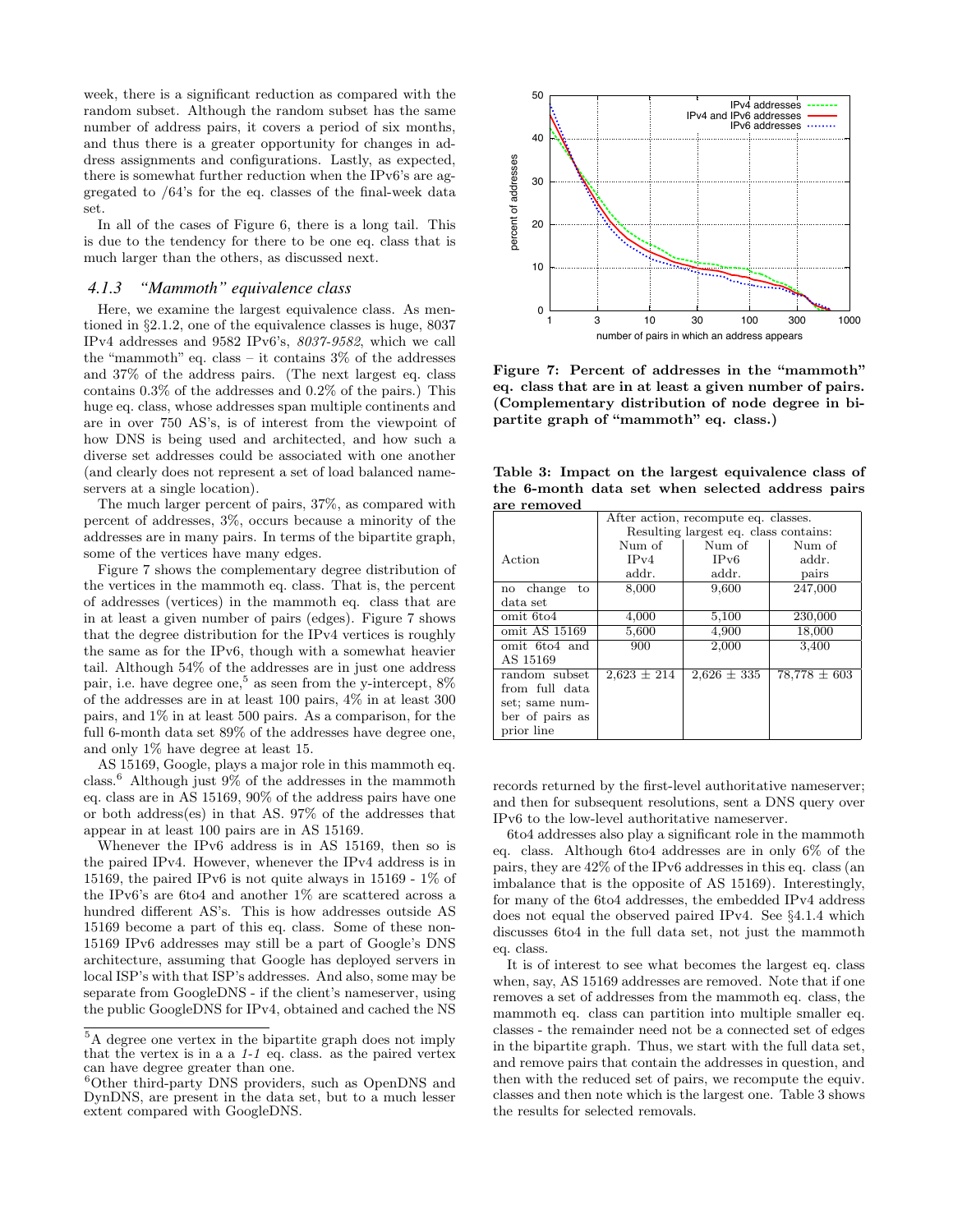As discussed in Section 4.1.1, some of the reduction is simply due to a smaller number of address pairs. Thus, ten random subsets from the full 6-month data set are taken, where the number of pairs in the subset is the same as in the fourth line of the Table, 225,000 pairs, down from 674,000. Given that the cases of the fourth and fifth line have the same number of pairs, their differences are due the selective removal of particular pairs, the fourth line, versus random removal. The mean value and range is reported in fifth line, and shows that the major cause for the lower complexity reported in line four is not due the smaller sample, but rather the selected pairs that are omitted.

Even with the omission of 6to4 and AS 15169, the resulting largest eq. class still has thousands of address pairs. In §4.3 we continue the examination of largest eq. classes where we consider the 12-day data set, which has the additional information of the popularity of an address pair, and we show that significant further simplification is obtained when we omit infrequently observed pairs.

#### *4.1.4 Abnormal behavior with 6to4*

Auto-tunneled [9] addresses raise a natural question whether the embedded IPv4 address (i.e. the 32 bits that come after the "2002:") matches the paired IPv4 address from the discovery technique. Somewhat surprisingly, in 63% of the pairs where the IPv6 address is 6to4, the embedded IPv4 address is different from the paired address. Overall, any 6to4 traffic is probably a bug: Given a choice between an IPv4 address and a 6to4 address, a host should always prefer IPv4 unless executing a "happy eyeballs" strategy. Since the resolver also receives an IPv4 glue record, the resolver should prefer the IPv4 glue record, never attempting to connect to the DNS authority using 6to4.

Sometimes the 6to4 address is paired with hundreds of IPv4's. For example, 2002:aca8:101::aca8:101 appears with 270 IPv4's. The embedded address is 172.168.1.1, on AOL, and located in the USA. The paired IPv4's are mostly in Brazil, but also Germany, Saudi Arabia, and Turkey.

A likely explanation is some sort of buggy resolver software with a hardcoded 6to4 address. That we receive such 6to4 traffic also suggests that the 6to4 gateway processing this traffic isn't validating that the embedded IPv6 address corresponds to the IPv4 address. It is not likely to be an attack as, if an attacker took advantage of this, the query the attacker would employ would cause significantly more amplification than the name lookups present in an Akamai-ed domain.

Also, there are stranger cases where the 6to4 is again paired with many IPv4's but the embedded IPv4 is not routable. For example 2002:6464:64cd::6464:64cd is paired with over 250 IPv4's and the embedded address is 100.100.100.205, or 2002:10::1:219:dbff:fef9:aa4f with embedded address 0.16.0.0. Again, this suggests buggy software misusing 6to4.

Although further investigation would be needed for a definitive explanation, it is clear that the collection of nameserver associations has turned out to have the additional feature of revealing abnormal activity.

Note: in calculating the percent of addresses that are in one-to-one associations, §4.1.1, we kept all of the complexities in the data set, including the abnormal associations. To the extent we remove any, the percentages would just get better.



Figure 8: Percent of IPv4 + IPv6 addresses in equivalence classes of at least a given size, for open resolvers probed at least 200 times on April 19-20, 2013

### *4.1.5 IPv4 address within IPv6 address (non-6to4)*

We mention briefly that of the few, 92, pairs with Teredo IPv6 addresses,  $(2001:0000::/32)$  only one has an embedded IPv4 equal to the paired IPv4. Of the pairs where the IPv6 address is neither 6to4 nor Teredo, just 0.6% have an embedded IPv4 equal to the paired IPv4. Of these, 57% embed the IPv4 address in the lowest 32 bits.

We also confirm an interesting human-centric convention in at least one major ISP's DNS infrastructure that has been previously observed [16]. The operator assigns the lower 64 bits of the IPv6 address, using 16 bits to encode each octet of the IPv4 address, so that the hexadecimal values render as the decimal equivalent of the IPv4 address, such as 2001:558:1014:f:68:87:76:181. which is paired with the IPv4 address 68.87.76.181.

## 4.2 Discovery of Complexity in Resolver Associations Using Active DNS Measurements

Here, we corroborate the passively discovered complexity using the Active DNS Measurement technique of §2.2 to perform a controlled data collection over a short time period. We first determine the open resolvers in the 6-month data set, for which we find about 7,000: 5,308 IPv4's and 1,677  $IPv6's<sup>7</sup>$ . We probe each of these open resolvers via our active technique at least 200 times on April 19-20, 2013, requesting resolution for our special domain which induces chains of lookups across IPv6 and IPv4 glue. Thus, we obtain a data set over a short period of time, about 13 hours, and for which the same set of nameservers is probed repeatedly. Each 4-tuple of IPv6/IPv4/IPv6/IPv4 yields either 1, 2, or 4 (IPv4, IPv6) address pairs, depending on whether the two IPv4's and two v6's are the same.

We are interested in the marginal benefit of repeated active probing of the open resolvers, from the perspective of discovering the complexity in the IPv4, IPv6 nameserver associations using a different methodology than the passive

<sup>7</sup>While there exists a much larger population of open DNS resolvers in the Internet, we focus only on the subset of open resolvers that support IPv6 and appear within our passively collected six-month data set.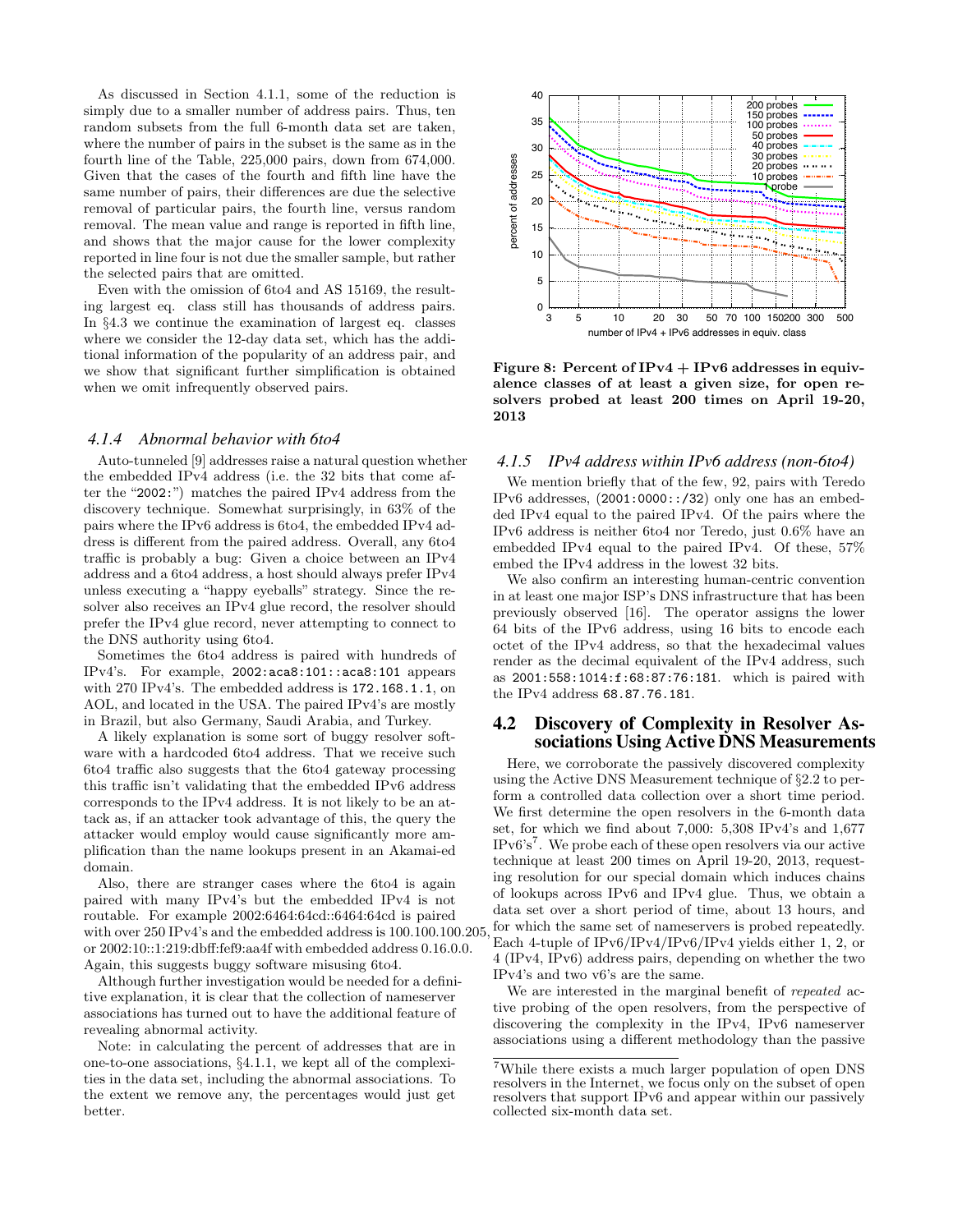technique. We examine those resolvers for which the 4-tuple is obtained at least 200 times, and then compute equivalence classes conditioned on different amounts of probing.

Figure 8 shows the percent of addresses that are in equivalence classes of at least a given size, as a function of the number of probes. The curves that are higher up in the Figure indicate that, overall, the equivalence classes are larger and more complex – the distribution has a heavier tail. The lowest curve in the plot is of equivalence classes of addresses from those 4-tuples discovered as a result of just the first probe to each of the resolvers. That is, even though at least 200 probes were made, the lowest curve considers just the first one. The next curve above that one is from those 4 tuples discovered from the first ten probes, and so on. The Figure shows that with increased sampling, additional nameserver addresses are discovered, and the equivalence classes overall become larger. Note that the curves are stacked on top of each other, and where the spacing varies. There is a relatively large jump between the curve for 1 probe to that of 10 probes. Then, as progressively ten more probes are incorporated, up to 50 probes, the spacing tends to get smaller. And likewise, there is a relatively large jump between the curve for 1 probe to that of 50 probes, as compared with the incremental spacing from 50 to 100, which in turn is larger than from 100 to 150 probes, and which is about the same from 150 to 200 probes. Thus, with the additional probing, additional existing complexity is discovered, though often the marginal increase is decreasing. Moreover (and particularly given the impact of going from 150 to 200 probes being about the same as from 100 to 150), even after 200 probes, in all likelihood we have not discovered all of the existing complexity associated with this given set resolvers. As with the six-month data set, the largest eq. classes have addresses that span multiple continents and many AS's.

We obtain analogous results to Figure 8 when in each eq. class, we aggregate the IPv6's to /64 prefixes. In summary, the active DNS measurement technique also finds complex associations, even when the probing is done over a short period of time. Repeated probing reveals additional complexity, though the marginal increase will decrease.

## 4.3 Worthwhile to Record the Frequency Address Pairs are Observed

Akamai's initial code that aggregated the logs of the Passive DNS Measurement technique did not compute a measure of the frequency that an address pair was observed. Jointly with the present study, Akamai is revising the code to include this measure.

In the present section we present one application of this measure: detecting the additional complexity in nameserver associations due to address pairs that are less frequently observed.

The 12-day data set is a one-time collection from Akamai's production deployment, and in contrast to the 6-month data set, includes the number of times an address pair was observed during this period. This data set is a precursor to the production deployment. The counts range from 1 to over 17 million, with a median value of 12. The pairs with highest counts belong to Comcast and ATT.

We are interested in the impact of restricting the set of address pairs to those that were observed at least 12 times in the 12 days, as well as further restrictions. We start with the full data set, and remove pairs that contain the addresses

|  |  | Table 4: The 1-1 and the largest equivalence class |  |
|--|--|----------------------------------------------------|--|
|  |  | in the 12-day dataset, and subsets there of        |  |

|                     | $%$ of                  | within the largest eq cl |               |        |
|---------------------|-------------------------|--------------------------|---------------|--------|
|                     | $IPv4+IPv6$             |                          |               |        |
| Case                | in 1-1                  | Num of                   | Num of        | Num of |
|                     | eg cls                  | IPv4                     | IPv6          | pairs  |
| 12-day data set     | $66\%$                  | 683                      | 624           | 62,000 |
| at least 12 occur-  | $78\%$                  | 447                      | 455           | 30,000 |
| rences              |                         |                          |               |        |
| omit AS 15169 &     | 72%                     | 346                      | 47            | 764    |
| 6t <sub>04</sub>    |                         |                          |               |        |
| at least 12 occur-  | 82%                     |                          | 34            | 34     |
| rences; and omit    |                         |                          |               |        |
| AS 15169 & 6to4     |                         |                          |               |        |
| random subsets      | $\overline{76}\%$ $\pm$ | 468<br>士                 | 508<br>$^{+}$ | 11,112 |
| from full data      | $0.7\%$                 | 5.7                      | 12.5          | ±75.3  |
| set; same num of    |                         |                          |               |        |
| pairs as prior line |                         |                          |               |        |

in question, and then with the reduced set of pairs, we recompute the eq. classes. The results are shown in Table 4. The Table is comparable to Table 3 for the 6-month data set, and also contains aspects of Table 2.

As a sanity check, Table 4 includes info on the 1-1 eq. class. As shown in the first row, 66% of the addresses are in the 1-1 eq. class. This is in between the 34% for the 6-month data set, and the 71% when that data set is restricted to the final week, where the latter is more comparable in duration to present case of 12 days.

The largest eq. class contains 52% of the address pairs, which is even a greater share than the 37% of the "mammoth" eq. class of the 6-month dataset  $(\S 4.1.3)$ . When we omit the pairs whose addresses are in AS 15169 and whose IPv6 is 6to4, the third row, the number of pairs in the largest eq. classes is just 764, which is about 1% of what it is for the full 12-day data set, the first row. This is the same percentage reduction as occurred with the 6-month data set, Table 3. Now, when in addition we omit pairs with fewer that 12 occurrences, the number of pairs in the largest eq. class is just 34, a further 20 fold reduction.

To distinguish from reduction due simply to a smaller number of pairs, we take ten random subsets of the full 12 day data set, where here the subsets have the same number of pairs as the fourth row of the Table 4, 21,000 pairs. The fifth row reports the mean value and range. The number of pairs in the largest eq. class is back up at 11,000, thus showing that the major cause for the relatively low complexity reported in line four is not due the smaller sample, but rather the selected pairs that were omitted.

## 4.4 Validation

To assess the IPv4 to IPv6 associations inferred via the passive DNS technique, we examine two sources of external information about the resolvers: PTR records and software version. Also, we were able to get feedback from three ISP's regarding sample data.

#### *4.4.1* PTR *Records*

DNS PTR records map an IPv4 or IPv6 address to a human readable name. We perform a DNS PTR query for every address in the 6-month dataset. For 14.5% of the pairs, both addresses have a PTR record. For these 97,821 pairs, Table 5 shows the percent of PTR record matches for the full data set, and then partitioned by those address pairs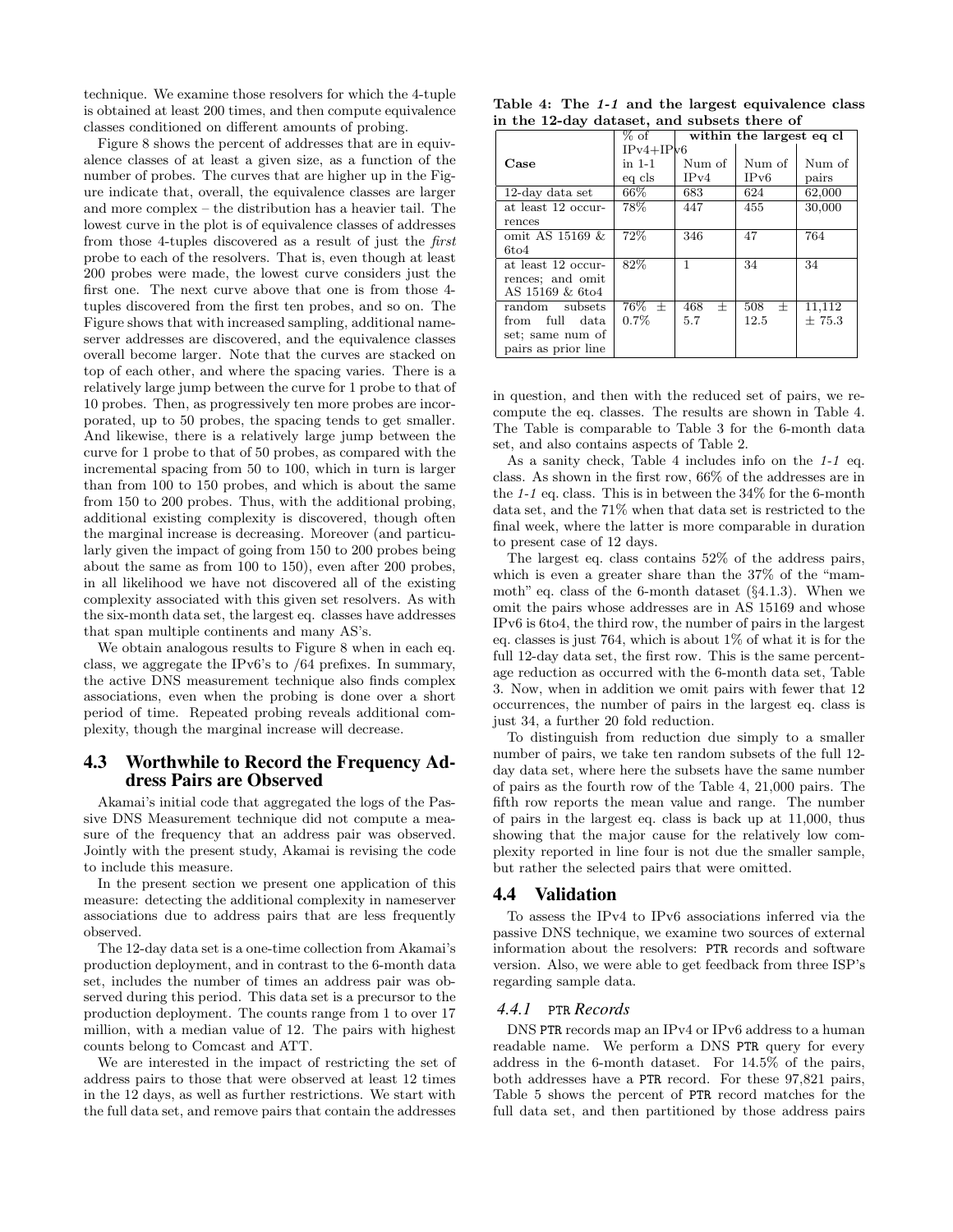Table 5: Agreement between associated IPv4 and IPv6 equivalence classes and their corresponding DNS PTR records.

| <b>Set</b>   | $#$ Pairs | $\rm Exact$   | Second-Level     |
|--------------|-----------|---------------|------------------|
|              | with PTR  | Match         | Match            |
| All          | 97.821    | 4821 (4.9%)   | 47,752 (48.8%)   |
| $1-to-1$     | 8461      | 3500 (41.4%)  | 5679 (67.1%)     |
| Non $1-to-1$ | 89,360    | $1321(1.5\%)$ | $42.073(47.1\%)$ |

that are a 1-1 eq. class, and those in a larger eq. class. Of the addresses in  $1-1$  eq. classes, we see that  $41\%$  have PTR records that match exactly, as compared to only 1.5% of the non 1-1 eq. classes. Identical PTR records is supporting, though not definitive, evidence that the two addresses are either on the same server, or are the public-facing interfaces to a DNS server cluster.

Next, we examine the agreement between the IPv4 and IPv6 PTR records for just the second-level domain portion of the name, e.g. foo.bar.com and faz.bar.com match at the second-level. Whereas an exact PTR record match might suggest that the IPv4 and IPv6 address correspond to a common host, a load-balanced or distributed resolver might assign different hostnames to different machines, albeit with the same second-level domain. Supporting this conjecture is that while only  $1.5\%$  of the non 1-1 eq. class pairs have exactly matching PTR records, 47.1% have a second-level PTR match. Whereas the difference is not as pronounced with pairs in  $1-1$  eq. classes, with  $41.4\%$  matching exactly and 67.1% matching at the second-level. While DNS PTR records are frequently incorrect or misleading, these findings increase our confidence that our passive technique is discovering meaningful structure.

#### *4.4.2 Software Version*

We examine the version of software reported by the DNS resolvers discovered in the eq. classes of the 6-month dataset. To ascertain the software version, we perform a DNS Chaosnet class (CHAOS) TXT type query for the object version.bind. 35,921 of the addresses respond. An example response is:

"9.7.0-P2-RedHat-9.7.0-10.P2.el5\_8.1"

For a baseline of what is the chance that two unrelated addresses have the same version.bind, we repeatedly randomly pick a IPv4 and a IPv6 address from this set (ignoring whether or not they are observed as a pair), which yields a 3% match rate.

For 8,475 of the address pairs, both addresses return a value for version.bind. As shown in Table 6, the version matches for 82% of these pairs, a value significantly higher than the 3% random baseline. Moreover, 99.3% of the 1- 1 eq. classes have resolvers that report exactly the same version.

Together, these PTR and version.bind results help support the validity of our associations and equivalence classes. While we can not definitively ascertain whether the two addresses of a pair are on the same machine, our in-progress work [8] considers other means to make a more definitive determination.

#### *4.4.3 Feedback from Network Operators*

We sent sample address associations to personal contacts at six major networks and got responses from three. All three confirmed that the IPv4 and IPv6 addresses of all of

Table 6: Agreement between associated IPv4 and IPv6 equivalence classes and their corresponding bind.version.

| l Set          | Num of Pairs with | $\rm Exact$    |
|----------------|-------------------|----------------|
|                | bind.version      | Match          |
| ' All          | 8475              | $6951(82.0\%)$ |
| One-to-One     | 4650              | 4619 (99.3%)   |
| Non One-to-One | 3825              | $2332(61.0\%)$ |

the one-to-one associations that they checked are assigned to the same physical machine. One respondent, a cable operator, further explained that some of the addresses were of clients. Therefore, some of the associations we observe correspond to resolvers that are run on machines of customers of said cable operator.

## 5. DISCUSSION

This Section discusses additional details and implications of our methodology and results. In particular, we discuss the need to filter when making collocation inferences, and potential root causes for the non 1-1 eq. classes we observe.

#### 5.1 Screening for collocated addresses

An interest in this paper is the discovery of IPv4, IPv6 address of resolvers that likely are on the same machine, or, from the viewpoint of geolocation, exist at a common location, e.g. data center. With this aim, we first wish to discover the complexity that exists in the Internet of IPv4, IPv6 resolver associations, so as to avoid the false conclusion of a simple association when reality is more complicated. Our findings demonstrate that, given the complexity of address associations, the observed pairs must be filtered in order to be most valuable to higher-level objectives, e.g. geolocation.

Natural candidates of value are address pairs that are in the 1-1 eq. class and have remained so over a period of time, such as six-months, or remained so after repeated, active probing, or repeated, passive observations. However, eq. classes larger than 1-1 also provide value, for instance eq. classes where the IPv6's differ only in the lower 64 bits, given the common practice that such addresses reside on a common subnet, or may be associated with a single interface where the interface ID is varied for anonymity.

Excluding non-native IPv6 addresses is natural as these only associate the IPv4 address with the infrastructure of a particular transition strategy. If we exclude address pairs whose IPv6 is 6to4, and then compute eq. classes, and aggregate IPv6's in the eq. classes to /64 prefixes, then for the six-month data set, we find that 50% of the addresses are associated with the 1-1 eq. classes of prefixes, which again is an appreciable proportion.

Having discovered address pairs that may be on the same server, we would like a technique that could make a definitive determination. In on-going work, we are developing an active, fingerprinting technique with that goal – see [8] for an initial description.

### 5.2 Large Equivalence Classes

There are several potential causes of equivalence classes larger than  $1-1$ ; for DNS resolvers specifically:

• DNS queries that subvert our multi-level hierarchy, e.g. manual or automated probes from different locations directed to specific nameservers.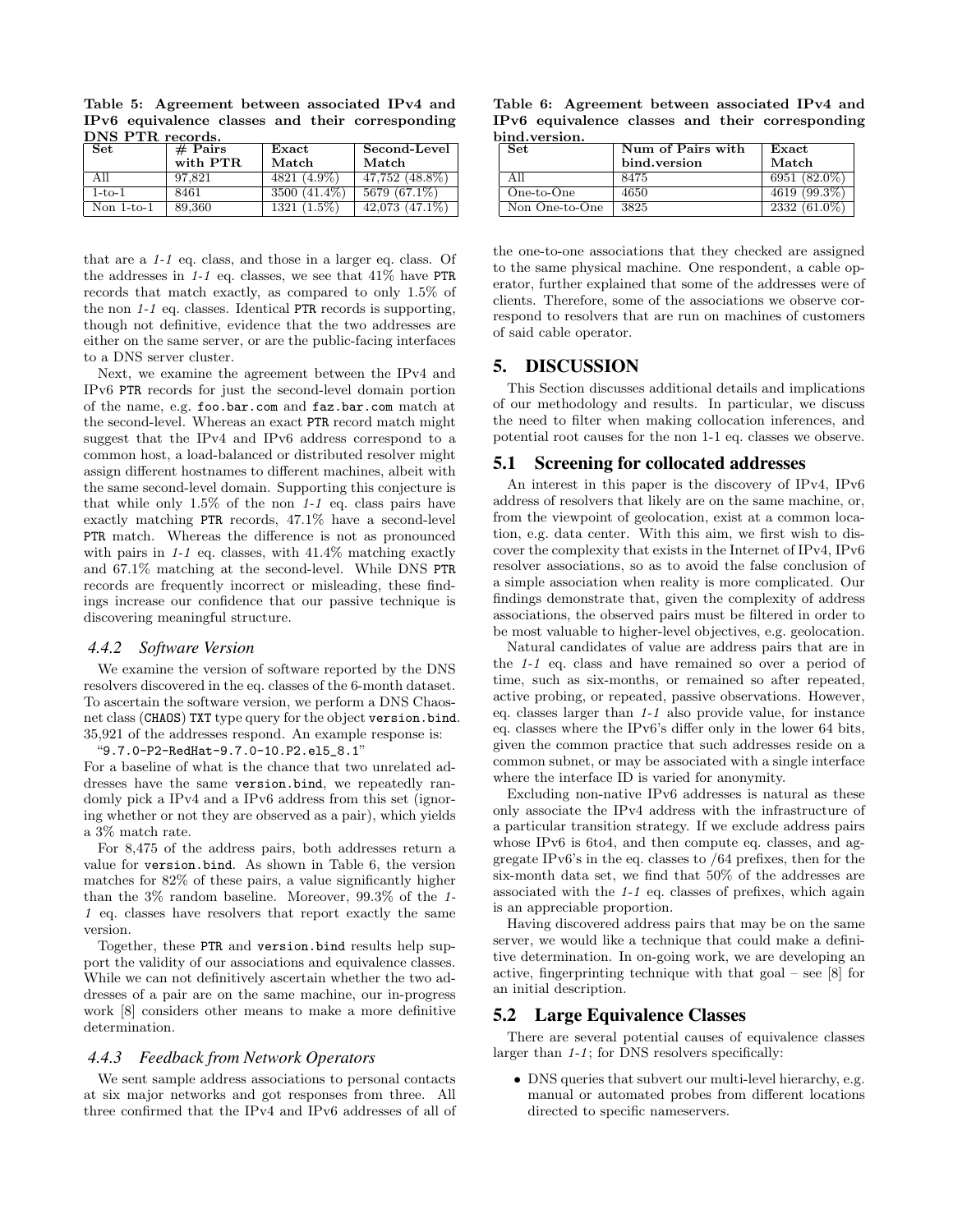• Shared distributed caches, such as those commonly employed by large public DNS resolvers [15]. If NS records returned from the first-level are saved in a shared cache (with TTL of 12 hours for the present data set) and subsequently used by another resolver that sends a query over IPv6, then the second-level will discover multiple IPv6's associated with a single IPv4. A short TTL on the final A or AAAA record (20 seconds in the data set) increases reuse of the cached NS record. Furthermore, after the NS TTL expires and some other resolver using the shared cache does the lookup at the first-level, then another IPv4 address could be added to the equivalence class.

However, our results offer a more general caution in efforts that attempt to pair IPv4 and IPv6 addresses. Complicating factors that contribute to the complexity observed in our data, but are not specific to DNS and may affect other measurement efforts, include:

- Hosts and interfaces with multiple IPv4 and/or IPv6 addresses.
- Network Address Translation (NAT) [29] of either IPv4 or IPv6, where we observe multiple addresses of the non-translated protocol that correspond to a smaller set of addresses from the other. Such translation may occur at the edge, or within the carrier [20].
- Other forms of middleboxes, including load balancers, e.g. [3].
- Auto-tunneling, including 6to4, Teredo, etc [9].
- Address changes over time, including ephemeral addresses [31] and IPv6 privacy extensions [24].

# 6. CONCLUSIONS

This paper seeks to characterize the inter-relation of IPv4 and IPv6 among Internet DNS resolvers. We deploy both active and passive measurement techniques to discover and analyze sets of associated pairs of IPv4, IPv6 addresses.

While prior work has examined IPv4, IPv6 associations for clients, to our knowledge this paper is the first to begin to examine such associations for equipment within operators' networks, which can be a leading indicator of IPv6 adoption [12, 1].

We develop and deploy two novel measurement systems: i) a passive, opportunistic technique using a two-level DNS hierarchy that encodes IPv4 addresses within IPv6 nameserver records; and ii) an active DNS probing system that induces a combination of IPv4 and IPv6 DNS resolver lookups in a single resolution operation.

For a six-month passive data collection, we find that 34% of the addresses have a one-to-one association, i.e. appear in no other address pair. This percentage increases to almost 50% when the IPv6's are aggregated to /64's. We consider this a positive result for finding candidate address pairs that likely are on the same server or subnet, and are collocated. Supporting evidence is provided via matching PTR records and software versions, and confirmation from three major Network Operators of sample pairings. Companion, in-progress work seeks to develop a fingerprinting technique that would confirm whether an address pair is on the same server, [8].

In contrast to such simple associations, we also find complex, connected sets of address pairs that, at the extreme, span continents and hundreds of ASes, where third-party resolvers with distributed shared caches [15] play a major role. We also observe multiple instances of abnormal use of 6to4 tunnels, where a 6to4 address is paired with hundreds of different IPv4's that again span multiple continents, and where the IPv4 embedded in the 6to4 does not equal any of the paired IPv4's.

The active technique, which was designed, implemented, and deployed completely separately from the passive one, also discovers significant complexity on the address-pair associations. It did so in the context of a controlled experiment of repeated probing of a given set of open resolvers over a short period of time, 13 hours.

The passive technique has been implemented in Akamai Technologies' DNS infrastructure, where the collected pairs, after appropriate filtering, are being used to bootstrap geolocation of IPv6 addresses, and were helpful for revisions to request-routing software to handle IPv6.

# Acknowledgments

Matthew Levine had the original idea for the opportunistic nameserver technique, while Steve Hill, James Kretchmar, and Brian Sniffen contributed to its design and implementation at Akamai Technologies. Patrick Gilmore provided insights into common practice of network operators, and via his contacts obtained feedback on sample address pairs. Our shepherd, John Heidemann, helped to review and properly frame the work. Thanks to the anonymous reviewers, Mark Allman, Billy Brinkmeyer, Aaron Hughes, and Geoffrey Xie for invaluable feedback on initial drafts of this work. This work supported in part by NSF grants CNS-1111445, CNS-1111672, and CNS-1213157. This material represents the position of the authors and not necessarily that of the NSF, Akamai Technologies, or the U.S. Government.